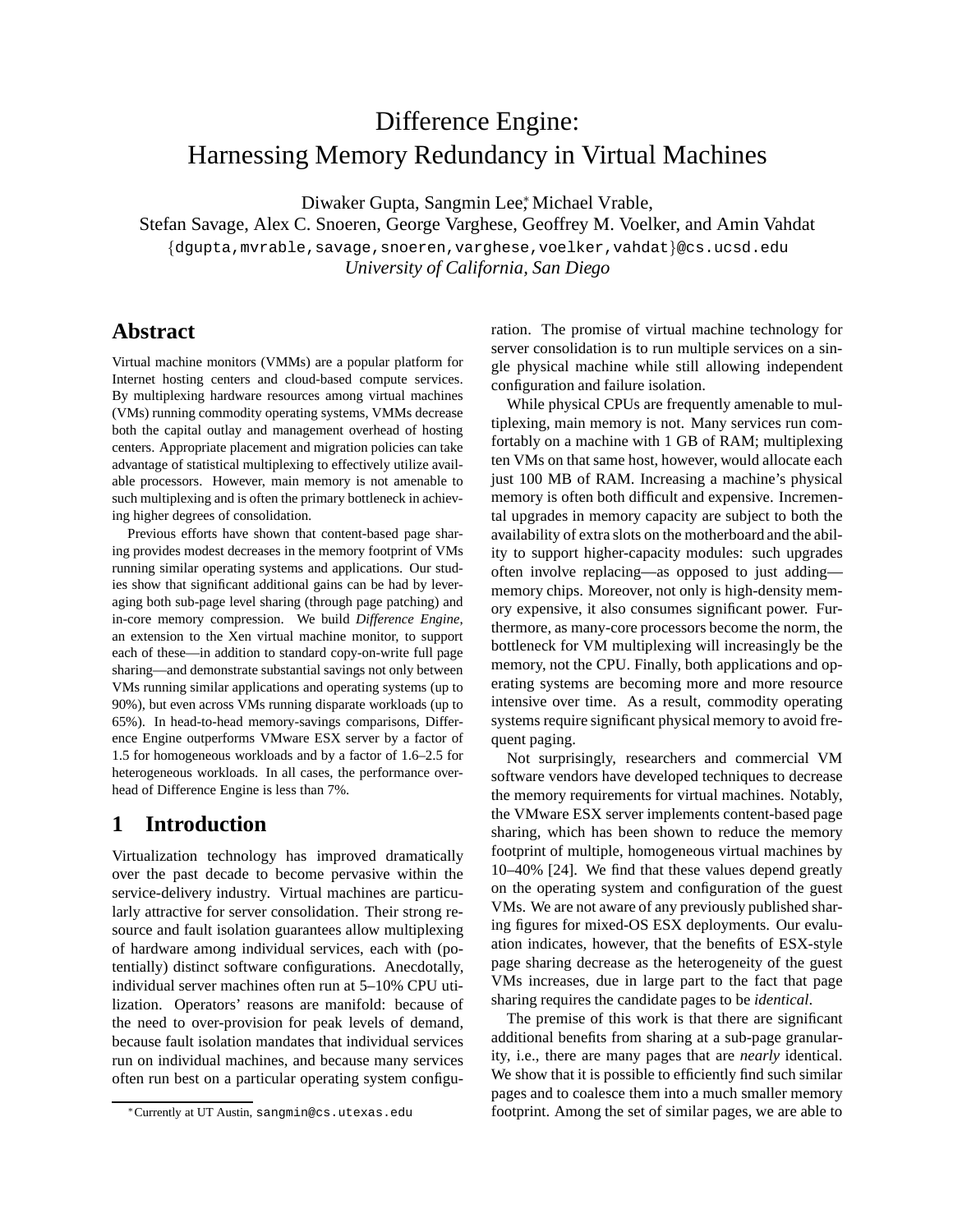store most as *patches* relative to a single baseline page.

Finally, we also compress those pages that are unlikely to be accessed in the near future. Traditional streambased compression algorithms typically do not have sufficient "look-ahead" to find commonality across a large number of pages or across large chunks of content, but they can exploit commonality within a local region, such as a single memory page. We show that an efficient implementation of compression nicely complements page sharing and patching.

In this paper, we present Difference Engine, an extension to the Xen VMM [6] that not only shares identical pages, but also supports sub-page sharing and in-memory compression of infrequently accessed pages. Our results show that Difference Engine can reduce the memory footprint of homogeneous workloads by up to 90%, a significant improvement over previously published systems [24]. For a heterogeneous setup (different operating systems hosting different applications), we can reduce memory usage by nearly 65%. In head-to-head comparisons against VMware's ESX server running the same workloads, Difference Engine delivers a factor of 1.5 more memory savings for a homogeneous workload and a factor of 1.6-2.5 more memory savings for heterogeneous workloads.

Critically, we demonstrate that these benefits can be obtained without negatively impacting application performance: in our experiments across a variety of workloads, Difference Engine imposes less than 7% overhead. We further show that Difference Engine can leverage improved memory efficiency to increase aggregate system performance by utilizing the free memory to create additional virtual machines in support of a target workload. For instance, one can improve the aggregate throughput available from multiplexing virtual machines running Web services onto a single physical machine.

## **2 Related Work**

Difference Engine builds upon substantial previous work in page sharing, delta encoding and memory compression. In each instance, we attempt to leverage existing approaches where appropriate.

### **2.1 Page Sharing**

Two common approaches in the literature for finding redundant pages are content-based page sharing, exemplified by VMWare's ESX server [24], and explicitly tracking page changes to build knowledge of identical pages, exemplified by "transparent page sharing" in Disco [9]. Transparent page sharing can be more efficient, but requires several modifications to the guest OS, in contrast to ESX server and Difference Engine which require no modifications.

To find sharing candidates, ESX hashes contents of

each page and uses hash collisions to identify potential duplicates. To guard against false collisions, both ESX server and Difference Engine perform a byte-bybyte comparison before actually sharing the page.

Once shared, our system can manage page updates in a copy-on-write fashion, as in Disco and ESX server. We build upon earlier work on *flash cloning* [23] of VMs, which allows new VMs to be cloned from an existing VM in milliseconds; as the newly created VM writes to its memory, it is given private copies of the shared pages. An extension by Kloster *et al.* studied page sharing in Xen [13] and we build upon this experience, adding support for fully virtualized (HVM) guests, integrating the global clock, and improving the overall reliability and performance.

### **2.2 Delta Encoding**

Our initial investigations into page similarity were inspired by research in leveraging similarity across files in large file systems. In GLIMPSE [18], Manber proposed computing Rabin fingerprints over fixed-size blocks at multiple offsets in a file. Similar files will then share some fingerprints. Thus the maximum number of common fingerprints is a strong indicator of similarity. However, in a dynamically evolving virtual memory system, this approach does not scale well since every time a page changes its fingerprints must be recomputed as well. Further, it is inefficient to find the maximal intersecting set from among a large number of candidate pages.

Broder adapted Manber's approach to the problem of identifying documents (in this case, Web pages) that are nearly identical using a combination of Rabin fingerprints and sampling based on minimum values under a set of random permutations [8]. His paper also contains a general discussion of how thresholds should be set for inferring document similarity based on the number of common fingerprints or sets of fingerprints.

While these techniques can be used to identify similar files, they do not address how to efficiently encode the differences. Douglis and Iyengar explored using Rabin fingerprints and delta encoding to compress similar files in the DERD system [12], but only considered whole files. Kulkarni *et al.* [14] extended the DERD scheme to exploit similarity at the block level. Difference Engine also tries to exploit memory redundancy at several different granularities.

### **2.3 Memory Compression**

In-memory compression is not a new idea. Douglis *et al.* [11] implemented memory compression in the Sprite operating system with mixed results. In their experience, memory compression was sometimes beneficial, but at other times the performance overhead outweighed the memory savings. Subsequently, Wilson *et al.* argued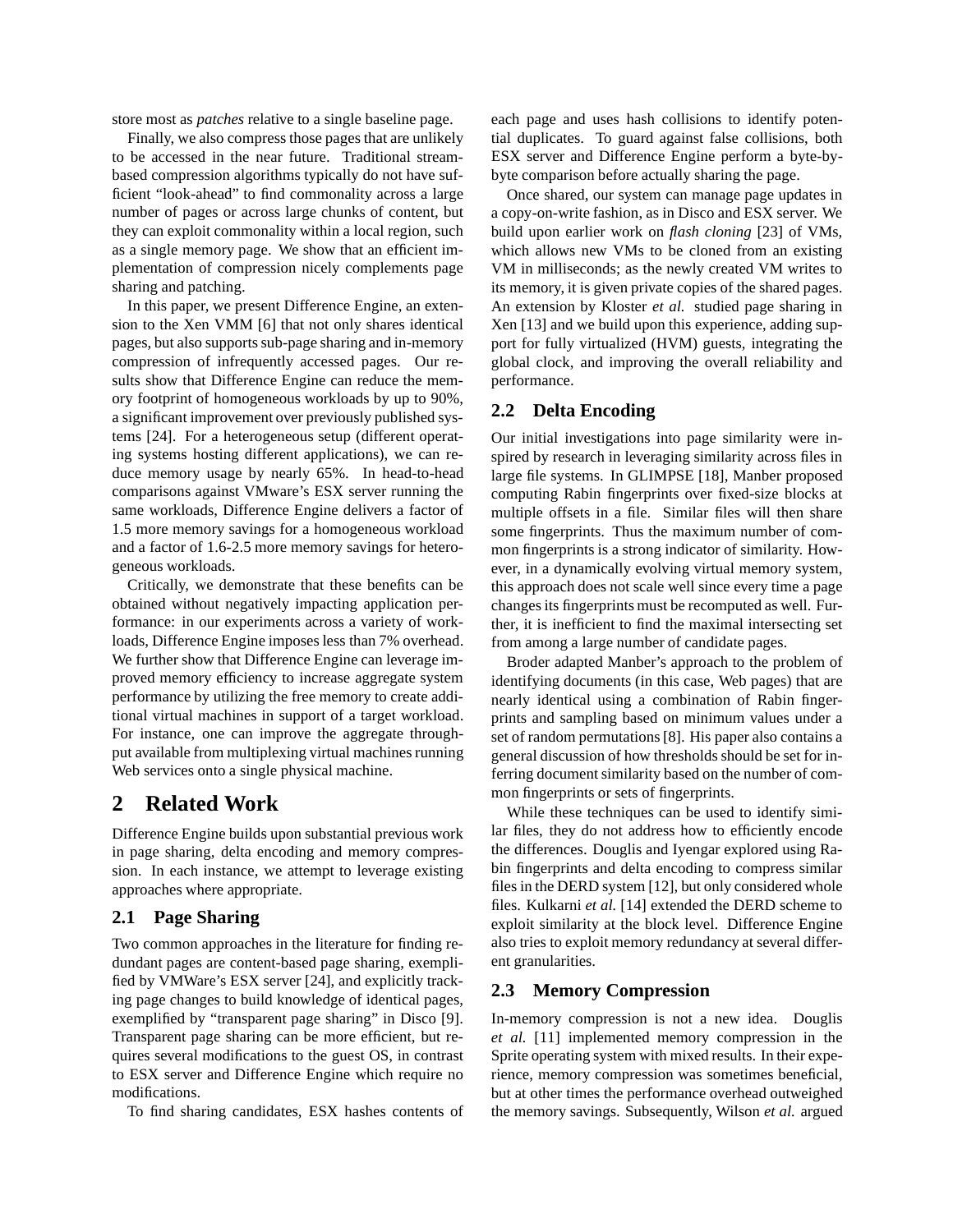

Figure 1: The three different memory conservation techniques employed by Difference Engine: page sharing, page patching, and compression. In this example, five physical pages are stored in less than three machine memory pages for a savings of roughly 50%.

Douglis' mixed results were primarily due to slow hardware [25]. They also developed new compression algorithms (leveraged by Difference Engine) that exploited the inherent structure present in virtual memory, whereas earlier systems used general-purpose compression algorithms.

Despite its mixed history, several operating systems have dabbled with in-memory compression. In the early 90s, a Macintosh application, Ram Doubler, promised to "double a machine's RAM" [15]. Tuduce *et al.* [22] implemented a compressed cache for Linux that adaptively manages the amount of physical memory devoted to compressed pages using a simple algorithm shown to be effective across a wide variety of workloads.

## **3 Architecture**

Difference Engine uses three distinct mechanisms that work together to realize the benefits of memory sharing, as shown in Figure 1. In this example, two VMs have allocated five pages total, each initially backed by distinct pages in machine memory (Figure  $1(a)$ ). For brevity, we only show how the mapping from guest physical memory to machine memory changes; the guest virtual to guest physical mapping remains unaffected. First, for identical pages across the VMs, we store a single copy and create references that point to the original. In Figure 1(b), one page in VM-2 is identical to one in VM-1. For pages that are similar, but not identical, we store a patch against a reference page and discard the redundant copy. In Figure  $1(c)$ , the second page of VM-2 is stored as a patch to the second page of VM-1. Finally, for pages that are unique and infrequently accessed, we compress them in memory to save space. In Figure 1(d), the remaining private page in VM-1 is compressed. The actual machine memory footprint is now less than three pages, down from five pages originally.

In all three cases, efficiency concerns require us to select candidate pages that are unlikely to be accessed in the near future. We employ a global clock that scans memory in the background, identifying pages that have not been recently used. In addition, reference pages for sharing or patching must be found quickly without introducing performance overhead. Difference Engine uses full-page hashes and hash-based fingerprints to identify good candidates. Finally, we implement a demand paging mechanism that supplements main memory by writing VM pages to disk to support overcommitment, allowing the total memory required for all VMs to temporarily exceed the physical memory capacity.

### **3.1 Page Sharing**

Difference Engine's implementation of content-based page sharing is similar to those in earlier systems. We walk through memory looking for identical pages. As we scan memory, we hash each page and index it based on its hash value. Identical pages hash to the same value and a collision indicates that a potential matching page has been found. We perform a byte-by-byte comparison to ensure that the pages are indeed identical before sharing them.

Upon identifying target pages for sharing, we reclaim one of the pages and update the virtual memory to point at the shared copy. Both mappings are marked read-only, so that writes to a shared page cause a page fault that will be trapped by the VMM. The VMM returns a private copy of the shared page to the faulting VM and updates the virtual memory mappings appropriately. If no VM refers to a shared page, the VMM reclaims it and returns it to the free memory pool.

### **3.2 Patching**

Traditionally, the goal of page sharing has been to eliminate redundant copies of *identical* pages. Difference Engine considers further reducing the memory required to store *similar* pages by constructing patches that represent a page as the difference relative to a reference page. To motivate this design decision, we provide an initial study into the potential savings due to sub-page sharing, both within and across virtual machines. First, we define the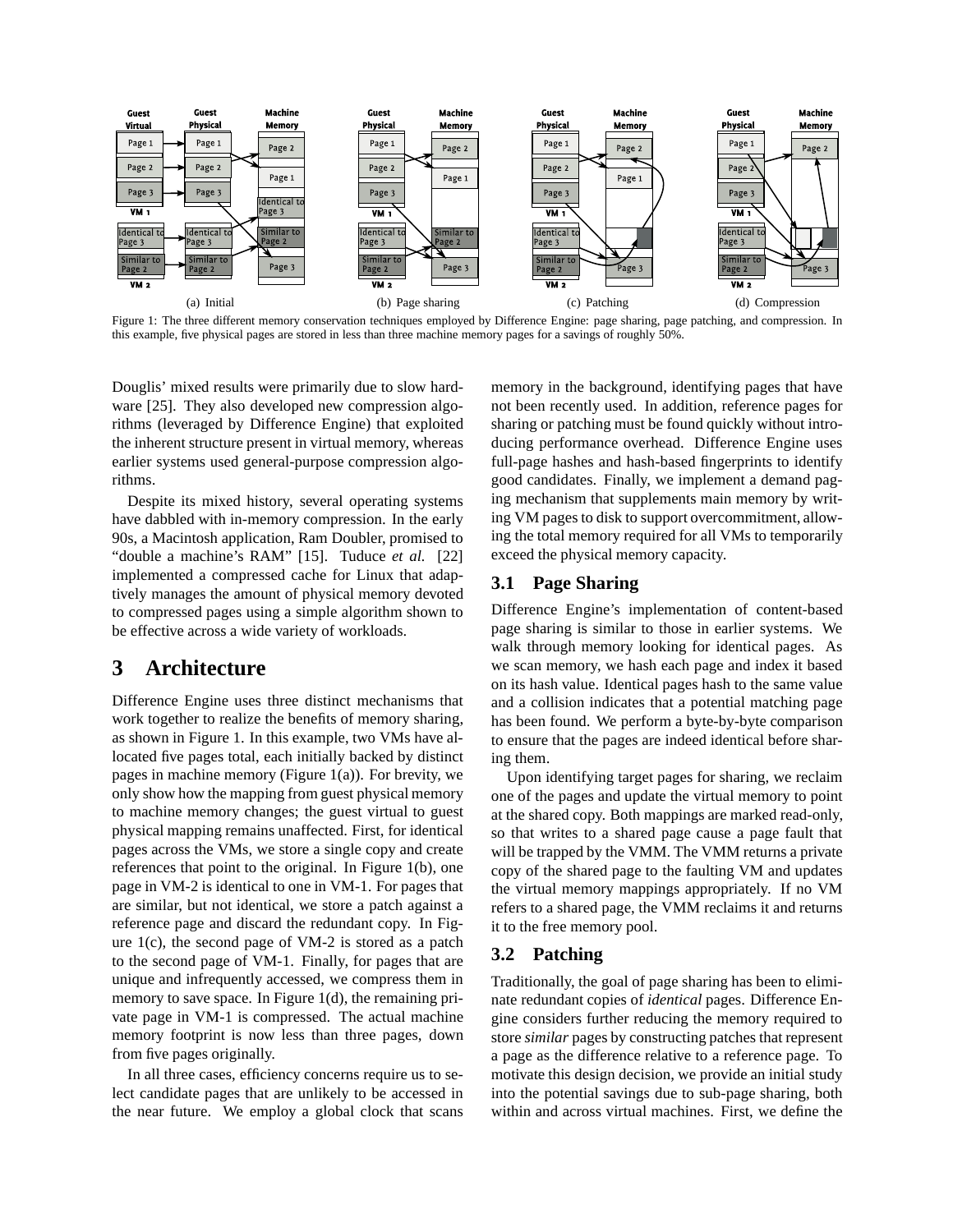following two heterogeneous workloads, each involving three 512-MB virtual machines:

- MIXED-1: Windows XP SP1 hosting RUBiS [10]; Debian 3.1 compiling the Linux kernel; Slackware 10.2 compiling Vim 7.0 followed by a run of the lmbench benchmark [19].
- MIXED-2: Windows XP SP1 running Apache 2.2.8 hosting approximately 32,000 static Web pages crawled from Wikipedia, with httperf running on a separate machine requesting these pages; Debian 3.1 running the SysBench database benchmark [1] using 10 threads to issue 100,000 requests; Slackware 10.2 running dbench [2] with 10 clients for six minutes followed by a run of the IOZone benchmark [3].

We designed these workloads to stress the memorysaving mechanisms since opportunities for identical page sharing are reduced. Our choice of applications was guided by the VMmark benchmark [17] and the vmbench suite [20]. In this first experiment, for a variety of configurations, we suspend the VMs after completing a benchmark, and consider a static snapshot of their memory to determine the number of pages required to store the images using various techniques. Table 1 shows the results of our analysis for the MIXED-1 workload.

The first column breaks down these 393,120 pages into three categories: 149,038 zero pages (i.e., the page contains all zeros), 52,436 sharable pages (the page is not all zeros, and there exists at least one other identical page), and 191,646 unique pages (no other page in memory is exactly the same). The second column shows the number of pages required to store these three categories of pages using traditional page sharing. Each unique page must be preserved; however, we only need to store one copy of a set of identical pages. Hence, the 52,436 non-unique pages contain only 3577 distinct pages—implying there are roughly fourteen copies of every non-unique page. Furthermore, only one copy of the zero page is needed. In total, the 393,120 original pages can be represented by 195,224 distinct pages—a 50% savings.

The third column depicts the additional savings available if we consider sub-page sharing. Using a cut-off of 2 KB for the patch size (i.e., we do not create a patch if it will take up more than half a page), we identify 144,497 distinct pages eligible for patching. We store the 50,727 remaining pages as is and use them as reference pages for the patched pages. For each of the similar pages, we compute a patch using Xdelta [16]. The average patch size is 1,070 bytes, allowing them to be stored in 37,695 4-KB pages, saving 106,802 pages. In sum, sub-page sharing requires only 88,422 pages to store the memory for all VMs instead of 195,224 for full-page sharing or

| <b>Pages</b>        | <b>Initial</b> | After          | After    |
|---------------------|----------------|----------------|----------|
|                     |                | <b>Sharing</b> | Patching |
| Unique              | 191,646        | 191,646        |          |
| Sharable (non-zero) | 52,436         | 3,577          |          |
| Zero                | 149,038        |                |          |
| Total               | 393,120        | 195,224        | 88,422   |
| Reference           |                | 50,727         | 50,727   |
| Patchable           |                | 144,497        | 37,695   |

Table 1: Effectiveness of page sharing across three 512-MB VMs running Windows XP, Debian and Slackware Linux using 4-KB pages.

393,120 originally—an impressive 77% savings, or almost another 50% over full-page sharing. We note that this was the least savings in our experiments; the savings from patching are even higher in most cases. Further, a significant amount of page sharing actually comes from zero pages and, therefore, depends on their availability. For instance, the same workload when executed on 256- MB VMs yields far fewer zero pages. Alternative mechanisms to page sharing become even more important in such cases.

One of the principal complications with sub-page sharing is identifying candidate reference pages. Difference Engine uses a parameterized scheme to identify similar pages based upon the hashes of several 64-byte portions of each page. In particular, HashSimilarityDetector $(k, s)$  hashes the contents of  $(k \cdot s)$  64-byte blocks at randomly chosen locations on the page, and then groups these hashes together into  $k$ groups of s hashes each. We use each group as an index into a hash table. In other words, higher values of s capture *local* similarity while higher k values incorporate *global* similarity. Hence, HashSimilarityDe $tector(1,1)$  will choose one block on a page and index that block; pages are considered similar if that block of data matches. HashSimilarityDetector(1,2) combines the hashes from two different locations in the page into one index of length two. HashSimilarityDetector(2,1) instead indexes each page twice: once based on the contents of a first block, and again based on the contents of a second block. Pages that match at least one of the two blocks are chosen as candidates. For each scheme, the number of candidates,  $c$ , specifies how many different pages the hash table tracks for each signature. With one candidate, we only store the first page found with each signature; for larger values, we keep multiple pages in the hash table for each index. When trying to build a patch, Difference Engine computes a patch between all matching pages and chooses the best one.

Figure 2 shows the effectiveness of this scheme for various parameter settings on the two workloads described above. On the X-axis, we have parameters in the format  $(k, s)$ , c, and on the Y-axis we plot the total savings from patching *after* all identical pages have been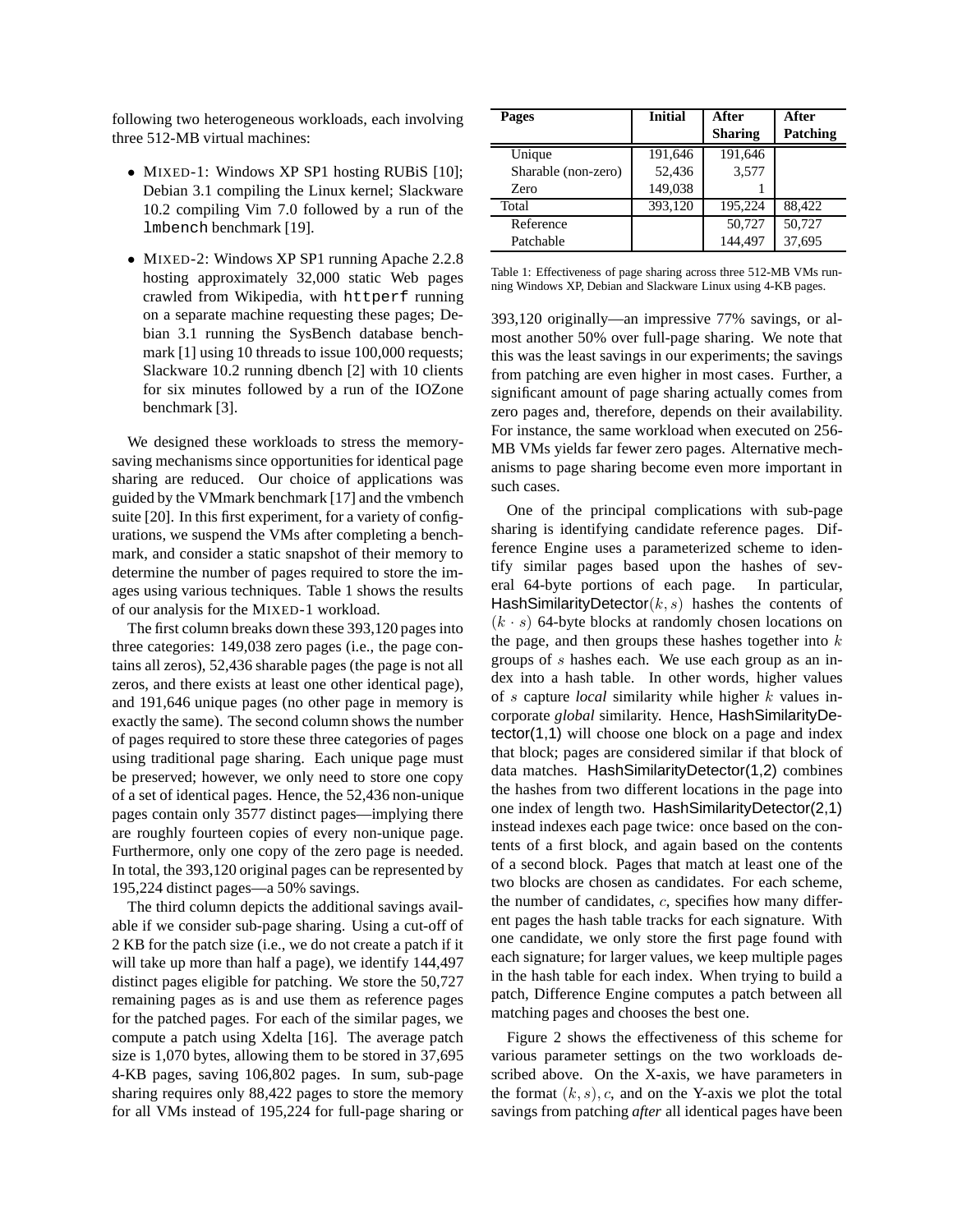

Figure 2: Effectiveness of the similarity detector for varying number of indices, index length and number of candidates. All entries use a 18-bit hash.

shared. Throughout the paper, we use the following definition of savings (we factor in the memory used to store the shared and patched/compressed pages):

$$
\left(1 - \frac{\text{Total memory actually used}}{\text{Total memory allocated to VMs}}\right) \times 100
$$

For both the workloads, HashSimilarityDetector(2,1) with one candidate does surprisingly well. There is a substantial gain due to hashing two distinct blocks in the page separately, but little additional gain by hashing more blocks. Combining blocks does not help much, at least for these workloads. Furthermore, storing more candidates in each hash bucket also produces little gain. Hence, Difference Engine indexes a page by hashing 64 byte blocks at two fixed locations in the page (chosen at random) and using each hash value as a separate index to store the page in the hash table. To find a candidate similar page, the system computes hashes at the same two locations, looks up those hash table entries, and chooses the better of the (at most) two pages found there.

Our current implementation uses 18-bit hashes to keep the hash table small to cope with the limited size of the Xen heap. In general though, larger hashes might be used for improved savings and fewer collisions. Our analysis indicates, however, that the benefits from increasing the hash size are modest. For example, using HashSimilarityDetector(2,1) with one candidate, a 32-bit hash yields a savings of 24.66% for MIXED-1, compared to a savings of 20.11% with 18-bit hashes.

#### **3.3 Compression**

Finally, for pages that are not significantly similar to other pages in memory, we consider compressing them to reduce the memory footprint. Compression is useful only if the compression ratio is reasonably high, and, like patching, if selected pages are accessed infrequently,

otherwise the overhead of compression/decompression will outweigh the benefits. We identify candidate pages for compression using a global clock algorithm (Section 4.2), assuming that pages that have not been recently accessed are unlikely to be accessed in the near future.

Difference Engine supports multiple compression algorithms, currently LZO and WKdm as described in [25]; We invalidate compressed pages in the VM and save them in a dynamically allocated storage area in machine memory. When a VM accesses a compressed page, Difference Engine decompresses the page and returns it to the VM uncompressed. It remains there until it is again considered for compression.

#### **3.4 Paging Machine Memory**

While Difference Engine will deliver some (typically high) level of memory savings, in the worst case all VMs might actually require all of their allocated memory. Setting aside sufficient physical memory to account for this case prevents using the memory saved by Difference Engine to create additional VMs. Not doing so, however, may result in temporarily overshooting the physical memory capacity of the machine and cause a system crash. We therefore require a demand-paging mechanism to supplement main memory by writing pages out to disk in such cases.

A good candidate page for swapping out would likely not be accessed in the near future—the same requirement as compressed/patched pages. In fact, Difference Engine also considers compressed and patched pages as candidates for swapping out. Once the contents of the page are written to disk, the page can be reclaimed. When a VM accesses a swapped out page, Difference Engine fetches it from disk and copies the contents into a newly allocated page that is mapped appropriately in the VM's memory.

Since disk I/O is involved, swapping in/out is an expensive operation. Further, a swapped page is unavailable for sharing or as a reference page for patching. Therefore, swapping should be an infrequent operation. Difference Engine implements the core mechanisms for paging, and leaves policy decisions—such as when and how much to swap—to user space tools. We describe our reference implementation for swapping and the associated tools in Section 4.6.

## **4 Implementation**

We have implemented Difference Engine on top of Xen 3.0.4 in roughly 14,500 lines of code. An additional 20,000 lines come from ports of existing patching and compression algorithms (Xdelta, LZO, WKdm) to run inside Xen.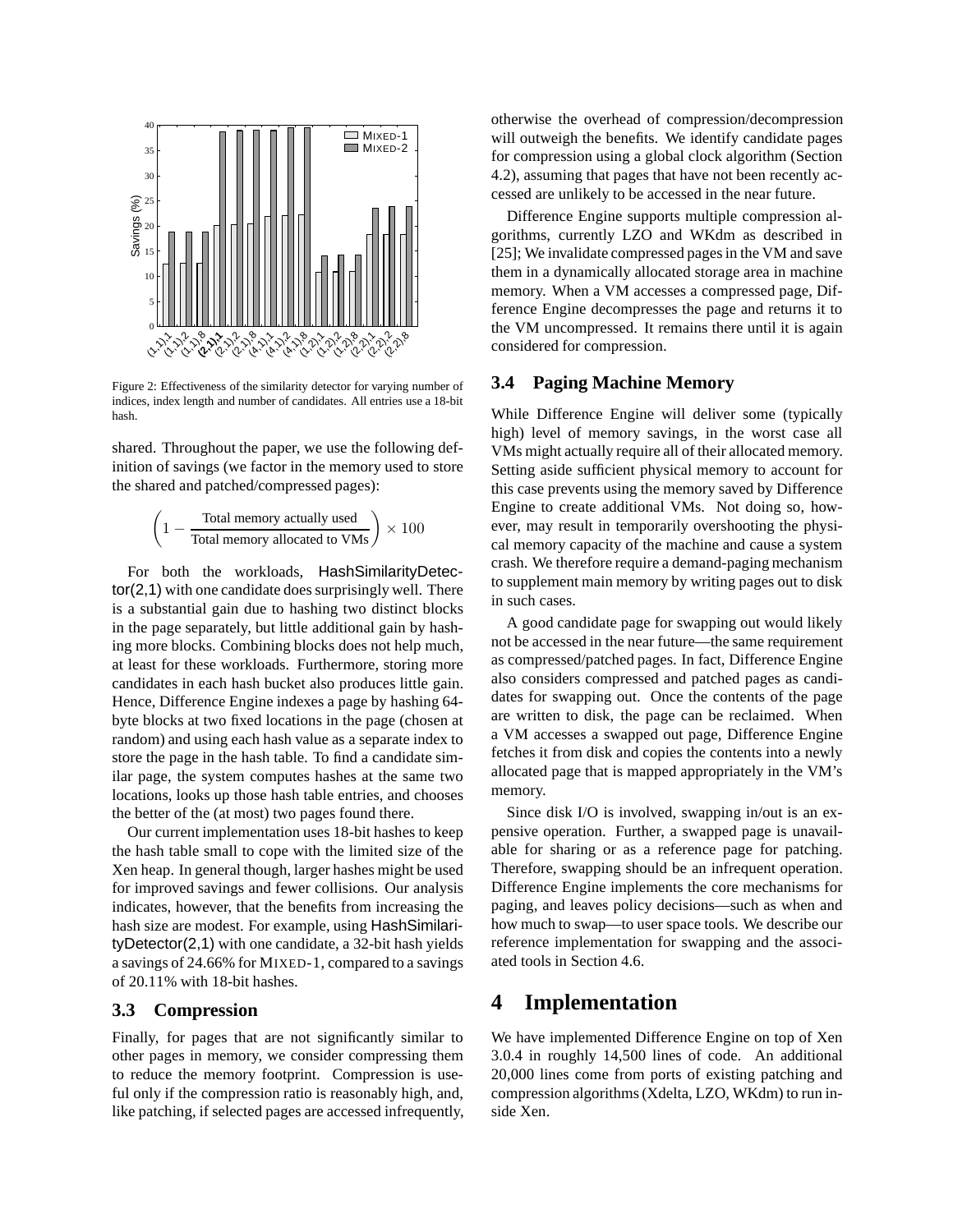### **4.1 Modifications to Xen**

Xen and other platforms that support fully virtualized guests use a mechanism called "shadow page tables" to manage guest OS memory [24]. The guest OS has its own copy of the page table that it manages believing that they are the hardware page tables, though in reality it is just a map from the guest's virtual memory to its notion of physical memory (V2P map). In addition, Xen maintains a map from the guest's notion of physical memory to the machine memory (P2M map). The shadow page table is a cache of the results of composing the V2P map with the P2M map, mapping guest virtual memory directly to machine memory. Loosely, it is the virtualized analog to a software TLB. The shadow page table enables quick page translation and look-ups, and more importantly, can be used directly by the CPU.

Difference Engine relies on manipulating P2M maps and the shadow page tables to interpose on page accesses. For simplicity, we do not consider any pages mapped by Domain-0 (the privileged, control domain in Xen), which, among other things, avoids the potential for circular page faults. Our implementation method gives rise to two slight complications.

#### **4.1.1 Real Mode**

On x86 hardware, the booting-on-bare-metal process disables the x86 real-mode paging. This configuration is required because the OS needs to obtain some information from the BIOS for the boot sequence to proceed. When executing under Xen, this requirement means that paging is disabled during the initial stages of the boot process, and shadow page tables are not used until paging is turned on. Instead, the guest employs a direct P2M map as the page table. Hence, a VM's memory is not available for consideration by Difference Engine until paging has been turned on within the guest OS.

#### **4.1.2 I/O Support**

To support unmodified operating system requirements for I/O access, the Xen hypervisor must emulate much of the underlying hardware that the OS expects (such as the BIOS and the display device). Xen has a software I/O emulator based on Qemu [7]. A per-VM user-space process in Domain-0 known as ioemu performs all necessary I/O emulation. The ioemu must be able to read and write directly into the guest memory, primarily for efficiency. For instance, this enables the ioemu process to DMA directly into pages of the VM. By virtue of executing in Domain-0, the ioemu may map any pages of the guest OS in its address space.

By default, ioemu maps the entire memory of the guest into its address space for simplicity. Recall, however, that Difference Engine explicitly excludes pages mapped by Domain-0. Thus, ioemu will nominally pre-

vent us from saving any memory at all, since every VM's address space will be mapped by its ioemu into Domain-0. Our initial prototype addressed this issue by modifying ioemu to map a small, fixed number (16) of pages from each VM at any given time. While simple to implement, this scheme suffered from the drawback that, for I/O-intensive workloads, the ioemu process would constantly have to map VM pages into its address space on demand, leading to undesirable performance degradation. To address this limitation, we implemented a dynamic aging mechanism in ioemu—VM pages are mapped into Domain-0 on demand, but not immediately unmapped. Every ten seconds, we unmap VM pages which were not accessed during the previous interval.

#### **4.1.3 Block Allocator**

Patching and compression may result in compact representations of a page that are much smaller than the page size. We wrote a custom block allocator for Difference Engine to efficiently manage storage for patched and compressed pages. The allocator acquires pages from the domain heap (from which memory for new VMs is allocated) on demand, and returns pages to the heap when no longer required.

### **4.2 Clock**

Difference Engine implements a not-recently-used (NRU) policy [21] to select candidate pages for sharing, patching, compression and swapping out. On each invocation, the clock scans a portion of the memory, checking and clearing the *referenced* (R) and *modified* (M) bits on pages. Thus, pages with the R/M bits set must have been referenced/modified since the last scan. We ensure that successive scans of memory are separated by at least four seconds in the current implementation to give domains a chance to set the R/M bits on frequently accessed pages. In the presence of multiple VMs, the clock scans a small portion of each VM's memory in turn for fairness. The external API exported by the clock is simple: return a list of pages (of some maximum size) that have not been accessed in some time.

In OSes running on bare metal, the R/M bits on pagetable entries are typically updated by the processor. Xen structures the P2M map exactly like the page tables used by the hardware. However, since the processor does not actually use the P2M map as a page table, the R/M bits are not updated automatically. We modify Xen's shadow page table code to set these bits when creating readable or writable page mappings. Unlike conventional operating systems, where there may be multiple sets of page tables that refer to the same set of pages, in Xen there is only one P2M map per domain. Hence, each guest page corresponds unambiguously to one P2M entry and one set of R/M bits.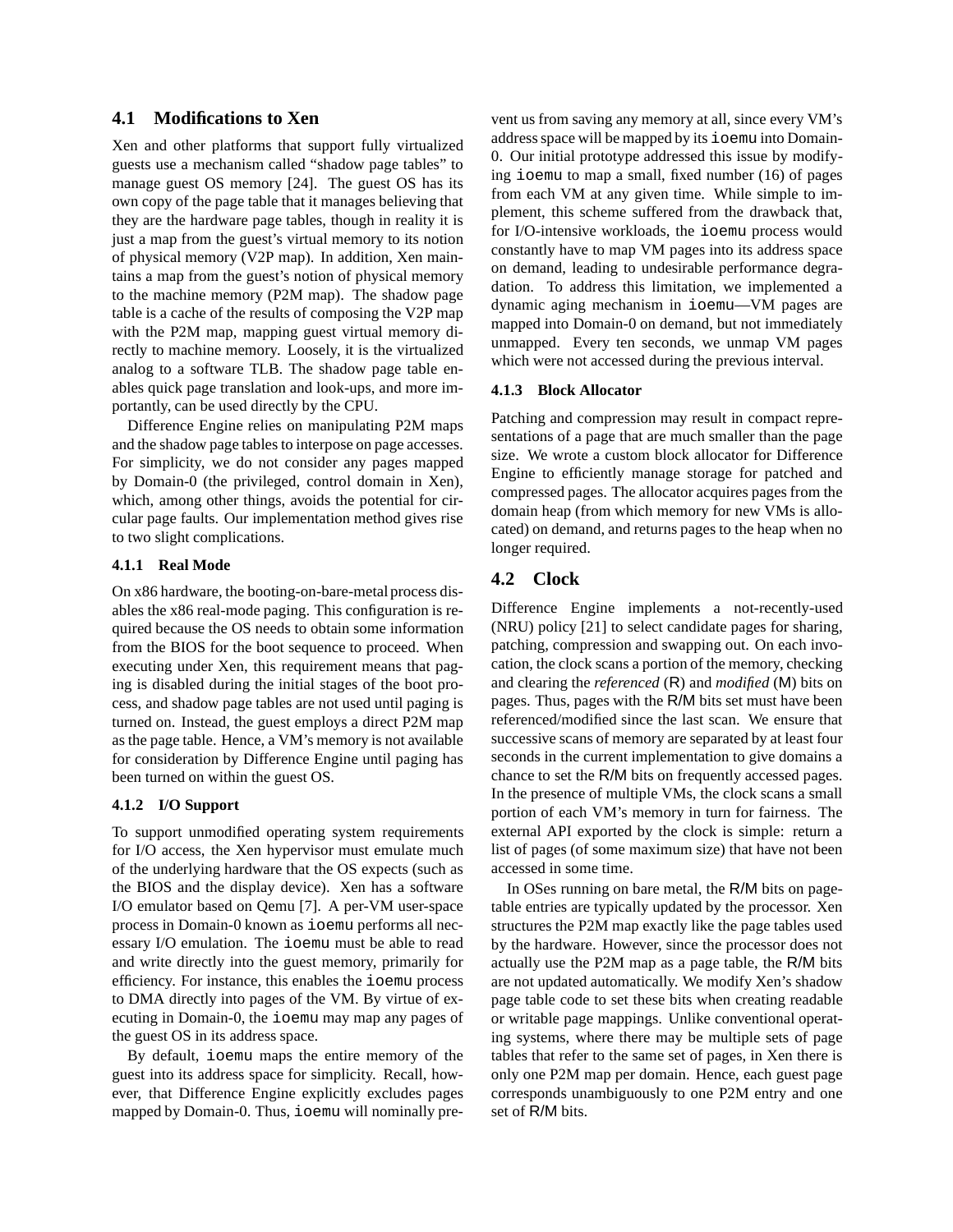Using the R/M bits, we can annotate each page with its "freshness":

- **Recently modified (C1):** The page has been written since the last scan. [M,R=1,1]
- **Not recently modified (C2):** The page has been accessed since the last scan, but not modified.  $[M, R=1, 0]$
- **Not recently accessed (C3):** The page has not been accessed at all since the last scan. [M,R=0,0]
- **Not accessed for an extended period (C4):** The page has not been accessed in the past few scans.

Note that the existing two R/M bits are not sufficient to classify C4 pages—we extend the clock's "memory" by leveraging two additional bits in the page table entries to identify such pages. We update these bits when a page is classified as C3 in consecutive scans. Together, these four annotations enable a clean separation between mechanism and policy, allowing us to explore different techniques to determine when and what to share, patch, and compress. By default, we employ the following policy. C1 pages are ignored; C2 pages are considered for sharing and to be reference pages for patching, but cannot be patched or compressed themselves; C3 pages can be shared or patched; C4 pages are eligible for everything, including compression and swapping.

We consider sharing first since it delivers the most memory savings in exchange for a small amount of meta data. We consider compression last because once a page is compressed, there is no opportunity to benefit from future sharing or patching of that page. An alternate, more aggressive policy might treat all pages as if they were in state C4 (not accessed in a long time)—in other words, proactively patch and compress pages. Initial experimentation indicates that while the contribution of patched and compressed pages does increase slightly, it does not yield a significant net savings. We also considered a policy that selects pages for compression before patching. Initial experimentation with the workloads in Section 5.4.2 shows that this policy performs slightly worse than the default in terms of savings, but incurs less performance overhead since patching is more resource intensive. We suspect that it may be a good candidate policy for heterogeneous workloads with infrequently changing working sets, but do not explore it further here.

#### **4.3 Page Sharing**

Difference Engine uses the SuperFastHash [4] function to compute digests for each scanned page and inserts them along with the page-frame number into a hash table. Ideally, the hash table should be sized so that it can hold entries for all of physical memory. The hash table

is allocated out of Xen's heap space, which is quite limited in size: the code, data, and heap segments in Xen must all fit in a 12-MB region of memory. Changing the heap size requires pervasive code changes in Xen, and will likely break the application binary interface (ABI) for some OSes. We therefore restrict the size of the pagesharing hash table so that it can hold entries for only 1/5 of physical memory. Hence Difference Engine processes memory in five passes, as described by Kloster *et al.* [13]. In our test configuration, this partitioning results in a 1.76-MB hash table. We divide the space of hash function values into five intervals, and only insert a page into the table if its hash value falls into the current interval. A complete cycle of five passes covering all the hash value intervals is required to identify all identical pages.

#### **4.4 Page-similarity Detection**

The goal of the page-similarity component is to find pairs of pages with similar content, and, hence, make candidates for patching. We implement a simple strategy for finding similar pages based on hashing short blocks within a page, as described in Section 3.2. Specifically, we use the HashSimilarityDetector(2,1) described there, which hashes short data blocks from two locations on each page, and indexes the page at each of those two locations in a separate page-similarity hash table, distinct from the page-sharing hash table described above. We use the 1-candidate variation, where at most one page is indexed for each block hash value.

Recall that the clock makes a complete scan through memory in five passes. The page-sharing hash table is cleared after each pass, since only pages *within* a pass are considered for sharing. However, two similar pages may appear in different passes if their hash values fall in different intervals. Since we want to only consider pages that have not been shared in a full cycle for patching, the page-similarity hash table is *not* cleared on every pass. This approach also increases the chances of finding better candidate pages to act as the reference for a patch.

The page-similarity hash table *may* be cleared after considering every page in memory—that is, at the end of each cycle of the global clock. We do so to prevent stale data from accumulating: if a page changes after it has been indexed, we should remove old pointers to it. Since we do not trap on write operations, it is simpler to just discard and rebuild the similarity hash table.

Only the last step of patching—building the patch and replacing the page with it—requires a lock. We perform all earlier steps (indexing and lookups to find similar pages) without pausing any domains. Thus, the page contents may change after Difference Engine indexes the page, or after it makes an initial estimate of patch size. This is fine since the goal of these steps is to find pairs of pages that will likely patch well. An intervening page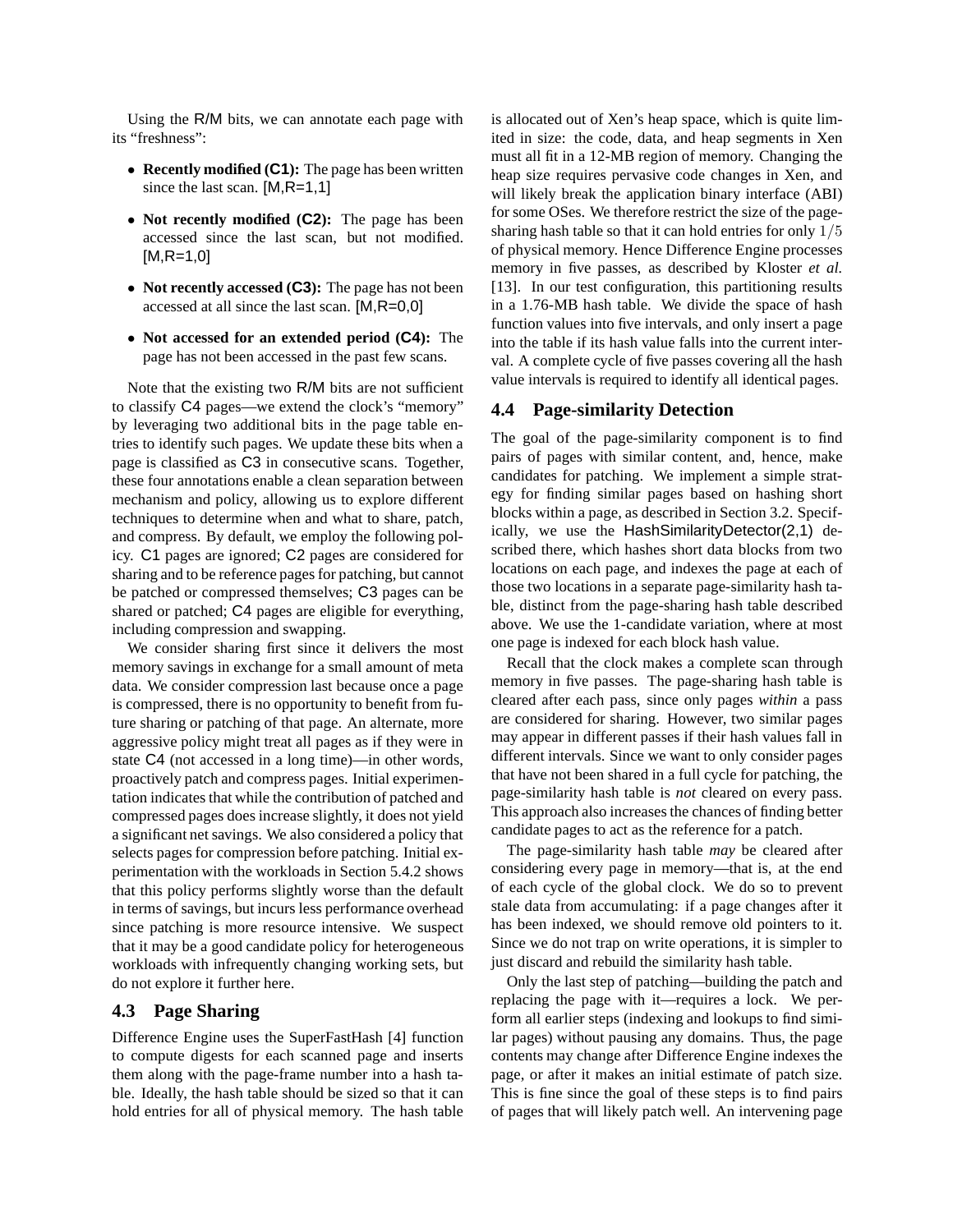modification will not cause a correctness problem, only a patch that is larger than originally intended.

### **4.5 Compression**

Compression operates similarly to patching—in both cases the goal is to replace a page with a shorter representation of the same data. The primary difference is that patching makes use of a reference page, while a compressed representation is self contained.

There is one important interaction between compression and patching: once we compress a page, the page can no longer be used as a reference for a later patched page. A naive implementation that compresses all nonidentical pages as it goes along will almost entirely prevent page patches from being built. Compression of a page should be postponed at least until all pages have been checked for similarity against it. A complete cycle of a page sharing scan will identify similar pages, so a sufficient condition for compression is that *no page should be compressed until a complete cycle of the page sharing code finishes*. We make the definition of "not accessed for an extended period" in the clock algorithm coincide with this condition (state C4). As mentioned in Section 4.2, this is our default policy for page compression.

### **4.6 Paging Machine Memory**

Recall that any memory freed by Difference Engine cannot be used reliably without supplementing main memory with secondary storage. That is, when the total allocated memory of all VMs exceeds the system memory capacity, some pages will have to be swapped to disk. Note that this ability to overcommit memory is useful in Xen independent of other Difference Engine functionality, and has been designed accordingly.

The Xen VMM does not perform any I/O (delegating all I/O to Domain-0) and is not aware of any devices. Thus, it is not possible to build swap support directly in the VMM. Further, since Difference Engine supports unmodified OSes, we cannot expect any support from the guest OS. Figure 3 shows the design of our swap implementation guided by these constraints. A single swap daemon (swapd) running as a user process in Domain-0 manages the swap space. For each VM in the system, swapd creates a separate thread to handle swap-in requests. Swapping out is initiated by swapd, when one of the following occurs:

• The memory utilization in the system exceeds some user configurable threshold (the HIGH WATERMARK). Pages are swapped out until a user configurable threshold of free memory is attained (the LOW WATERMARK). A separate thread (the memory monitor) tracks system memory.



Figure 3: Architecture of the swap mechanism.

- A swap-out notification is received from Xen via an event channel. This allows the hypervisor to initiate swapping if more memory is urgently required (for instance, when creating a private copy of a shared page). The hypervisor indicates the amount of free memory desired.
- A swap-out request is received from another process. This allows other user space tools (for instance, the VM creation tool) to initiate swapping to free memory. We currently employ XenStore [5] for such communication, but any other IPC mechanism can be used.

Note that swapd always treats a swap-out request as a hint. It will try to free pages, but if that is not possible if no suitable candidate page was available, for instance, or if the swap space became full—it continues silently. A single flat file of configurable size is used as storage for the swap space.

To swap out a page, swapd makes a hypercall into Xen, where a victim page is chosen by invoking the global clock. If the victim is a compressed or patched page, we first reconstruct it. We pause the VM that owns the page and copy the contents of the page to a page in Domain-0's address space (supplied by swapd). Next, we remove all entries pointing to the victim page in the P2M and M2P maps, and in the shadow page tables. We then mark the page as swapped out in the corresponding page table entry. Meanwhile, swapd writes the page contents to the swap file and inserts the corresponding byte offset in a hash table keyed by <Domain ID, guest page-frame number>. Finally, we free the page, return it to the domain heap, and reschedule the VM.

When a VM tries to access a swapped page, it incurs a page fault and traps into Xen. We pause the VM and allocate a fresh page to hold the swapped in data. We populate the P2M and M2P maps appropriately to accommodate the new page. Xen dispatches a swap-in request to swapd containing the domain ID and the faulting page-frame number. The handler thread for the faulting domain in swapd receives the request and fetches the location of the page in the swap file from the hash table. It then copies the page contents into the newly allocated page frame within Xen via another hypercall. At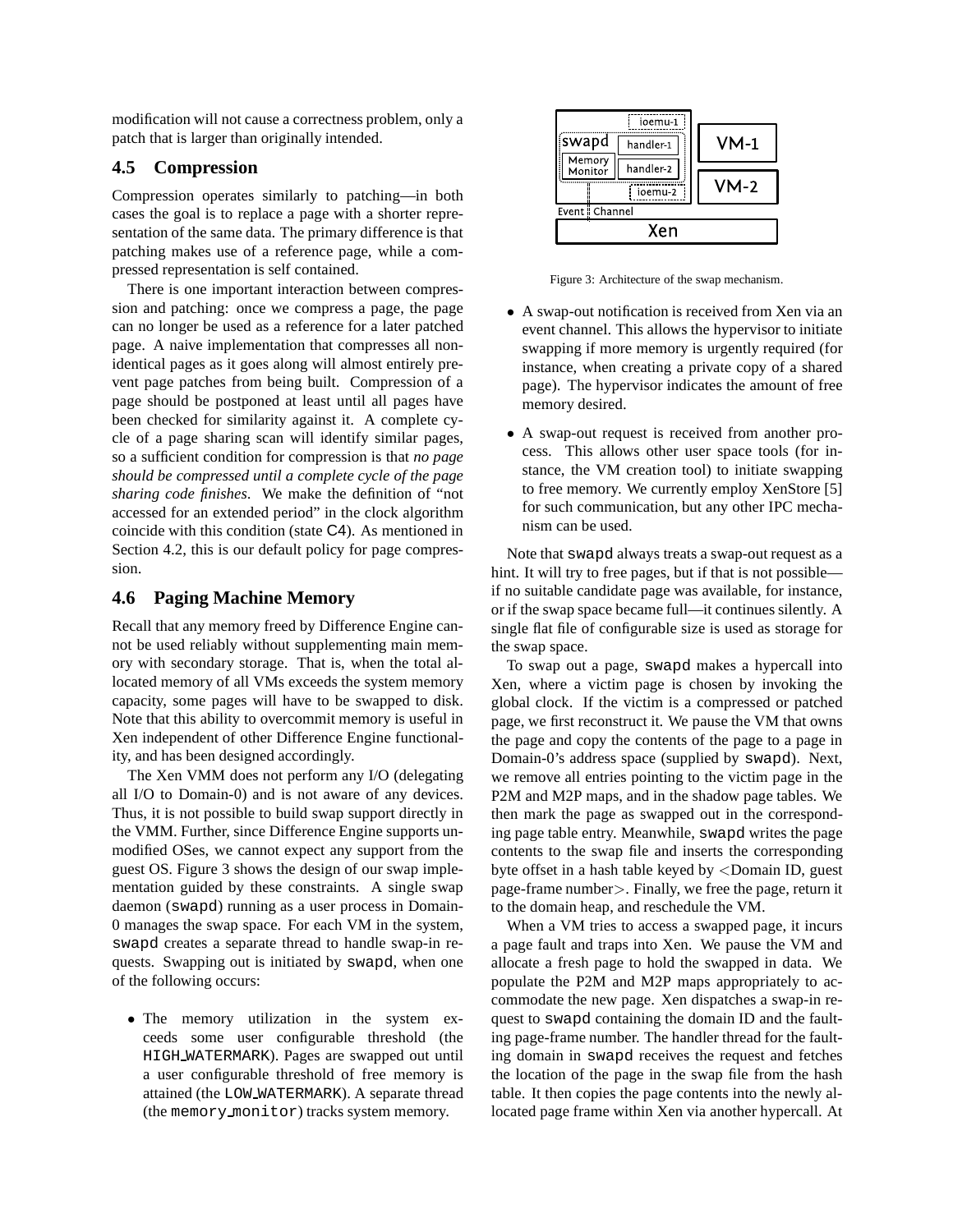| Function      | Mean execution time ( $\mu$ s) |
|---------------|--------------------------------|
| share_pages   | 6.2                            |
| cow_break     | 25.1                           |
| compress page | 29.7                           |
| uncompress    | 10.4                           |
| patch page    | 338.1                          |
| unpatch       | 18.6                           |
| swap out page | 48.9                           |
| swap_in_page  | 7151.6                         |

Table 2: CPU overhead of different functions.

this point, swapd notifies Xen, and Xen restarts the VM at the faulting instruction.

This implementation leads to two interesting interactions between ioemu and swapd. First, recall that ioemu can directly write to a VM page mapped in its address space. Mapped pages might not be accessed until later, so a swapped page can get mapped or a mapped page can get swapped out without immediate detection. To avoid unnecessary subsequent swap ins, we modify ioemu to ensure that pages to be mapped will be first swapped in if necessary and that mapped pages become ineligible for swapping. Also note that control *must* be transferred from Xen to swapd for a swap in to complete. This asynchrony allows a race condition where ioemu tries to map a swapped out page (so Xen initiates a swap in on its behest) and proceeds with the access before the swap in has finished. This race can happen because both processes must run in Domain-0 in the Xen architecture. As a work around, we modify ioemu to block if a swap in is still in progress inside swapd using shared memory between the processes for the required synchronization.

## **5 Evaluation**

We first present micro-benchmarks to evaluate the cost of individual operations, the performance of the global clock and the behavior of each of the three mechanisms in isolation. Next, we evaluate whole system performance: for a range of workloads, we measure memory savings and the impact on application performance. We quantify the contributions of each Difference Engine mechanism, and also present head-to-head comparisons with the VMware ESX server. Finally, we demonstrate how our memory savings can be used to boost the aggregate system performance. Unless otherwise mentioned, all experiments are run on dual-processor, dual-core 2.33- GHz Intel Xeon machines and the page size is 4 KB.

### **5.1 Cost of Individual Operations**

Before quantifying the memory savings provide by Difference Engine, we measure the overhead of various functions involved. We obtain these numbers by enabling each mechanism in isolation, and running the custom micro-benchmark described in Section 5.3. To benchmark paging, we disabled all three mechanisms and forced eviction of 10,000 pages from a single 512- MB VM. We then ran a simple program in the VM that touches all memory to force pages to be swapped in.

Table 2 shows the overhead imposed by the major Difference Engine operations. As expected, collapsing identical pages into a copy-on-write shared page (share page) and recreating private copies (cow break) are relatively cheap operations, taking approximately 6 and 25  $\mu$ s, respectively. Perhaps more surprising, however, is that compressing a page on our hardware is fast, requiring slightly less than 30  $\mu$ s on average. Patching, on the other hand, is almost an order of magnitude slower: creating a patch (patch page) takes over 300  $\mu$ s. This time is primarily due to the overhead of finding a good candidate base page and constructing the patch. Both decompressing a page and re-constructing a patched page are also fairly fast, taking 10 and 18  $\mu$ s respectively.

Swapping out takes approximately 50  $\mu$ s. However, this does *not* include the time to actually write the page to disk. This is intentional: once the page contents have been copied to user space, they *are* immediately available for being swapped in; and the actual write to the disk might be delayed because of file system and OS buffering in Domain-0. Swapping in, on the other hand, is the most expensive operation, taking approximately 7 ms. There are a few caveats, however. First, swapping in is an asynchronous operation and might be affected by several factors, including process scheduling within Domain-0; it is *not* a tight bound. Second, swapping in might require reading the page from disk, and the seek time will depend on the size of the swap file, among other things.

### **5.2 Clock Performance**

The performance of applications running with Difference Engine depends upon how effectively we choose idle pages to compress or patch. Patching and compression are computationally intensive, and the benefits of this overhead last only until the next access to the page. Reads are free for shared pages, but not so for compressed or patched pages. The clock algorithm is intended to only consider pages for compression/patching that are not likely to be accessed again soon; here we evaluate how well it achieves that goal.

For three different workloads, we trace the lifetime of each patched and compressed page. The lifetime of a page is the time between when it was patched/compressed, and the time of the first subsequent access (read or write). The workloads range from best case homogeneous configurations (same OS, same applications) to a worst case, highly heterogeneous mix (different OSes, different applications). The RUBiS and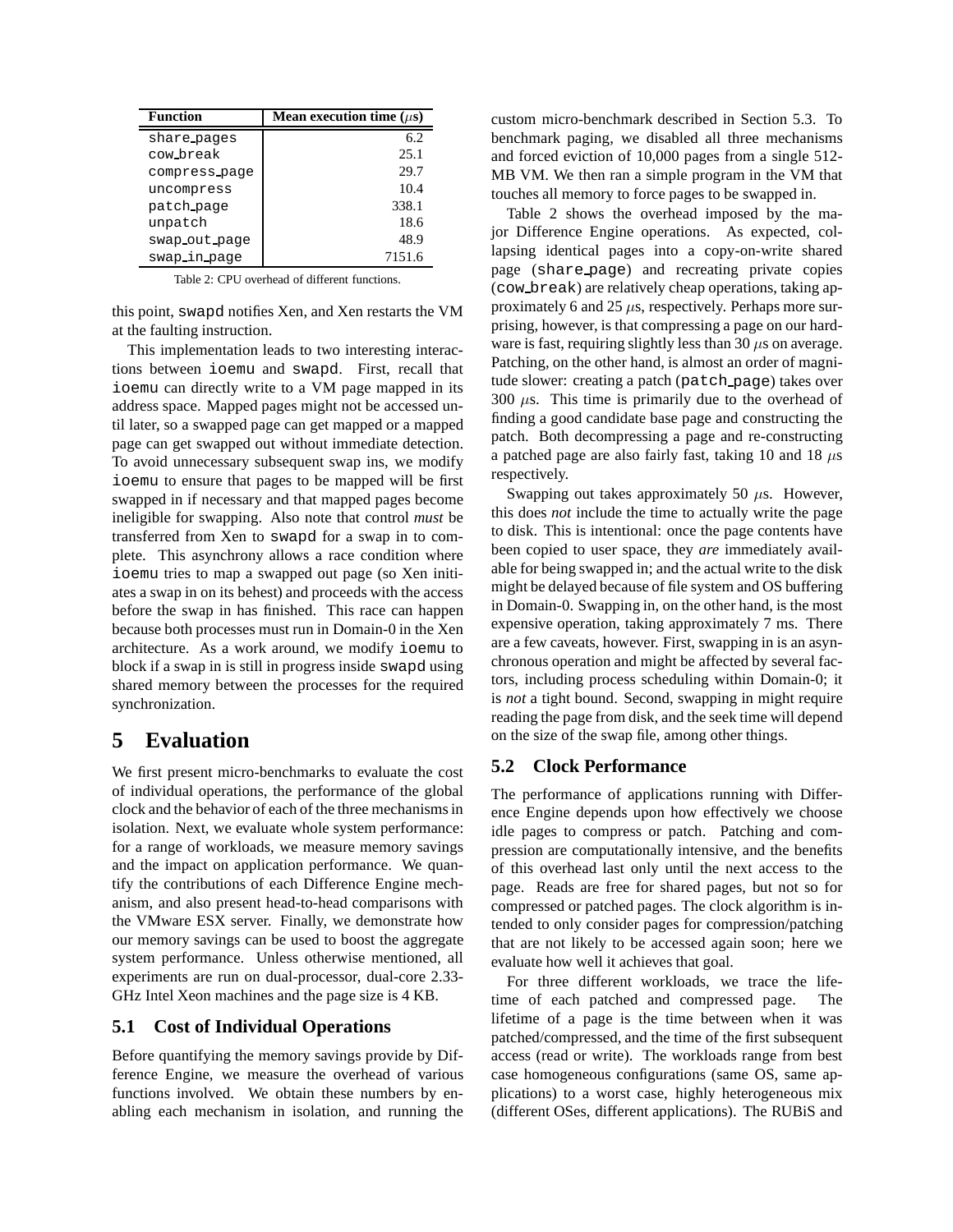

Figure 4: Lifetime of patched and compressed pages for three different workloads. Our NRU implementation works well in practice.

kernel compile workloads use four VMs each (Section 5.4.1). We use the MIXED-1 workload described earlier (Section 3.2) as the heterogeneous workload.

Figure 4 plots the cumulative distribution of the lifetime of a page: the X-axis shows the lifetime (in ms) in log scale, and the Y-axis shows the fraction of compressed/patched pages. A good clock algorithm should give us high lifetimes, since we would like to patch/compress only those pages which will not be accessed in the near future. As the figure shows, almost 80% of the victim pages have a lifetime of at least 10 seconds, and roughly 50% have a lifetime greater than 100 seconds. This is true for both the homogeneous and the mixed workloads, indicating that our NRU implementation works well in practice.

### **5.3 Techniques in Isolation**

To understand the individual contribution of the three techniques, we first quantify the performance of each in isolation. We deployed Difference Engine on three machines running Debian 3.1 on a VM. Each machine is configured to use a single mechanism—one machine uses just page sharing, one uses just compression, and one just patching. We then subject all the machines to the same workload and profile the memory utilization.

To help distinguish the applicability of each technique to various page contents, we choose a custom workload generator that manipulates memory in a repeatable, predictable manner over off-the-shelf benchmarks. Our workload generator runs in four phases. First it allocates pages of a certain type. To exercise the different mechanisms in predictable ways, we consider four distinct page types: zero pages, random pages, identical pages and similar-but-not-identical pages. Second, it reads all the allocated pages. Third, it makes several small writes to all the pages. Finally, it frees all allocated pages and exits. After each step, the workload generator idles for some time, allowing the memory to stabilize. For each run of the benchmark, we spawn a new VM and start the

workload generator within it. At the end of each run, we destroy the container VM and again give memory some time to stabilize before the next run. We ran benchmarks with varying degrees of similarity, where similarity is defined as follows: a similarity of 90% means all pages differ from a base page by 10%, and so any two pages will differ from each other by at most 20%. Here, we present the results for 95%-similar pages, but the results for other values are similar.

Each VM image is configured with 256 MB of memory. Our workload generator allocates pages filling 75% (192 MB) of the VM's memory. The stabilization period is a function of several factors, particularly the period of the global clock. For these experiments, we used a sleep time of 80 seconds between each phase. During the write step, the workload generator writes a single constant byte at 16 fixed offsets in the page. On each of the time series graphs, the significant events during the run are marked with a vertical line. These events are: (1) begin and (2) end of the allocation phase, (3) begin and (4) end of the read phase, (5) begin and (6) end of the write phase, (7) begin and (8) end of the free phase, and (9) VM destruction.

Figure 5 shows the memory savings as a function of time for each mechanism for identical pages (for brevity, we omit results with zero pages—they are essentially the same as identical pages). Note that while each mechanism achieves similar savings, the crucial difference is that reads are free for page sharing. With compression/patching, even a read requires the page to be reconstructed, leading to the sharp decline in savings around event  $(3)$  and  $(5)$ .

At the other extreme are random pages. Intuitively, none of the mechanisms should work well since the opportunity to share memory is scarce. Figure 6 agrees: once the pages have been allocated, none of the mechanisms are able to share more than 15–20% memory. Page sharing does the worst, managing 5% at best.

From the perspective of page sharing, similar pages are no better than random pages. However, patching should take advantage of sub-page similarity across pages. Figure 7 shows the memory savings for the workload with pages of 95% similarity. Note how similar the graphs for sharing and compression look for similar and random pages. Patching, on the other hand, does substantially better, extracting up to 55% savings.

### **5.4 Real-world Applications**

We now present the performance of Difference Engine on a variety of workloads. We seek to answer two questions. First, how effective are the memory-saving mechanisms at reducing memory usage for real-world applications? Second, what is the impact of those memorysharing mechanisms on system performance? Since the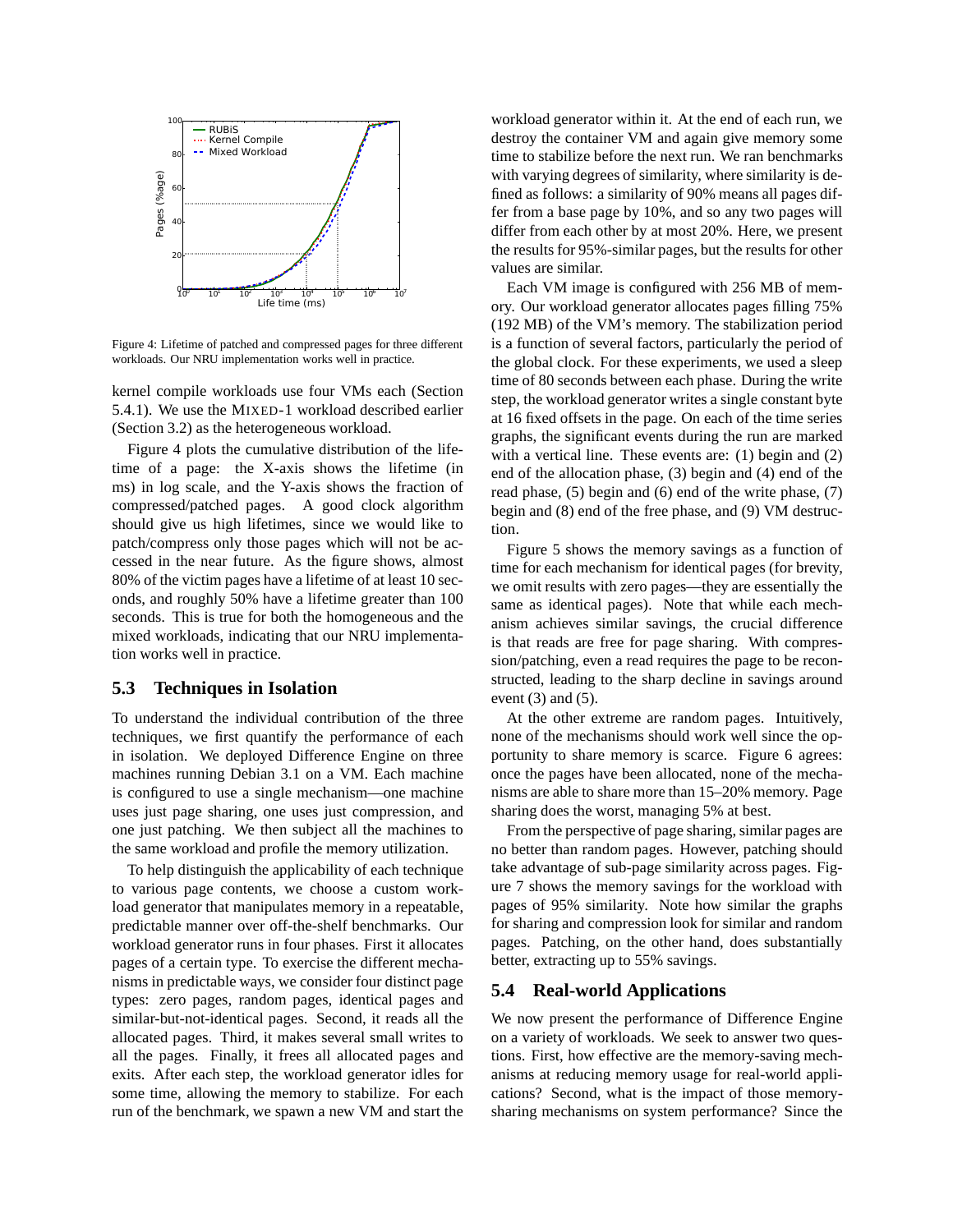

Figure 7: Workload: Similar Pages with 95% similarity. Patching does significantly better than compression and sharing.

degree of possible sharing depends on the software configuration, we consider several different cases of application mixes.

To put our numbers in perspective, we conduct headto-head comparisons with VMware ESX server for three different workload mixes. We run ESX Server 3.0.1 build 32039 on a Dell PowerEdge 1950 system. Note that even though this system has two 2.3-GHz Intel Xeon processors, our VMware license limits our usage to a single CPU. We therefore restrict Xen (and, hence, Difference Engine) to use a single CPU for fairness. We also ensure that the OS images used with ESX match those used with Xen, especially the file system and disk layout. Note that we are only concerned with the effectiveness of the memory sharing mechanisms—not in comparing the application performance across the two hypervisors. Fur-

ther, we configure ESX to use its most aggressive page sharing settings where it scans 10,000 pages/second (default 200); we configure Difference Engine similarly.

#### **5.4.1 Base Scenario: Homogeneous VMs**

In our first set of benchmarks, we test the base scenario where all VMs on a machine run the same OS and applications. This scenario is common in cluster-based systems where several services are replicated to provide fault tolerance or load balancing. Our expectation is that significant memory savings are available and that most of the savings will come from page sharing.

On a machine running standard Xen, we start from 1 to 6 VMs, each with 256 MB of memory and running RUBiS [10]—an e-commerce application designed to evaluate application server performance—on Debian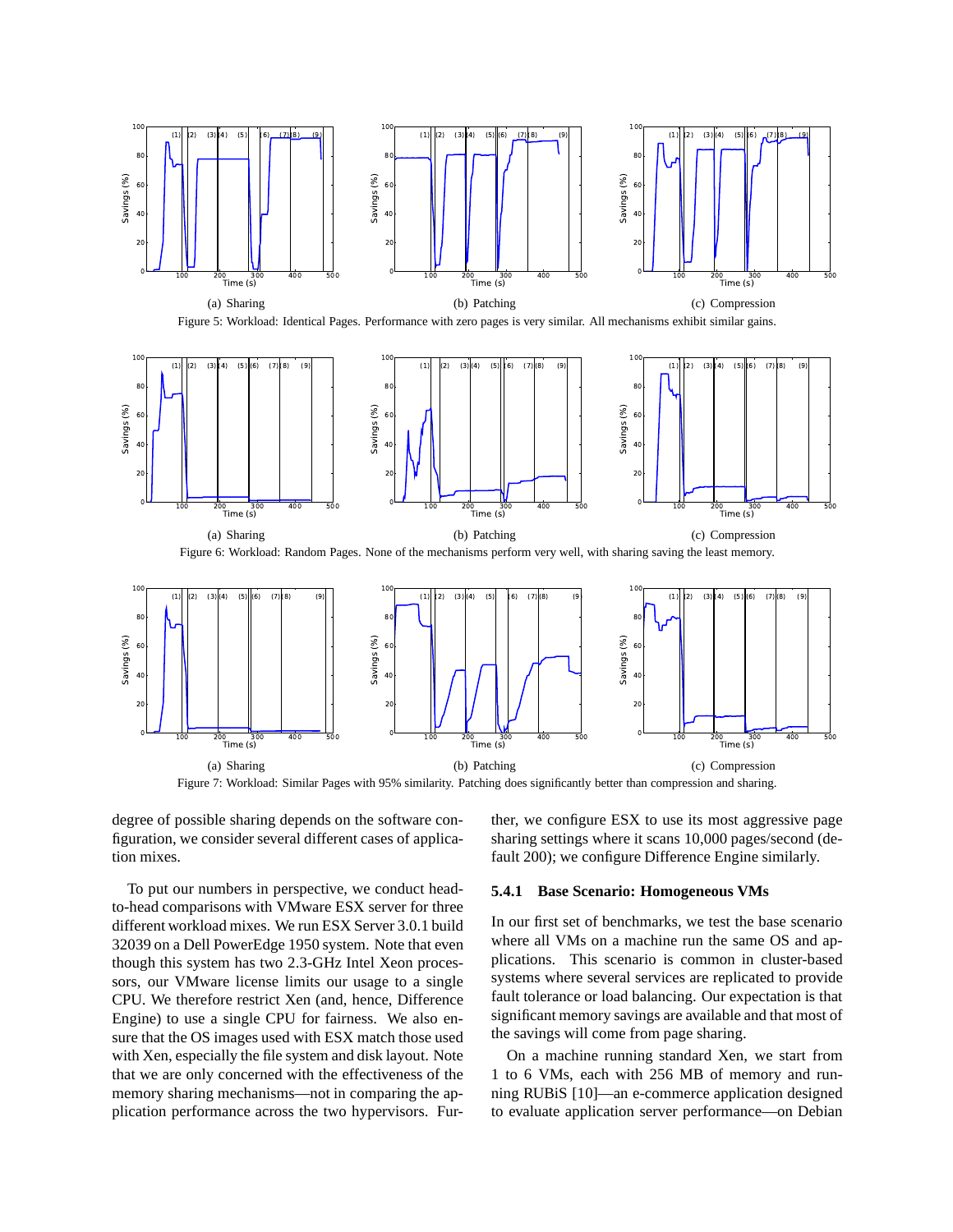

Figure 8: Difference Engine performance with homogeneous VMs running RUBiS



Figure 9: Four identical VMs execute dbench. For such homogeneous workloads, both Difference Engine and ESX eventually yield similar savings, but DE extracts more savings *while* the benchmark is in progress.

Figure 10: Memory savings for MIXED-1. Difference Engine saves up to 45% more memory than ESX.

Figure 11: Memory savings for MIXED-2. Difference Engine saves almost twice as much memory as ESX.

3.1. We use the PHP implementation of RUBiS; each instance consists of a Web server (Apache) and a database server (MySQL). Two distinct client machines generate the workload, each running the standard RUBiS workload generator simulating 100 user sessions. The benchmark runs for roughly 20 minutes. The workload generator reports several metrics at the end of the benchmark, in particular the average response time and the total number of requests served.

We then run the same set of VMs with Difference Engine enabled. Figures 8(a) and 8(b) show that both the total number of requests and the average response time remain unaffected while delivering 65–75% memory savings in all cases. In Figure 8(c), the bars indicate the average memory savings over the duration of the benchmark. Each bar also shows the individual contribution of each mechanism. Note that in this case, the bulk of memory savings comes from page sharing. Recall that Difference Engine tries to share as many pages as it can before considering pages for patching and compression, so sharing is expected to be the largest contributor in most cases, particularly in homogeneous workloads.

Next, we conduct a similar experiment where each VM compiles the Linux kernel (version 2.6.18). Since the working set of VMs changes much more rapidly in a kernel compile, we expect less memory savings compared

to the RUBiS workload. As before, we measure the time taken to finish the compile and the memory savings for varying number of virtual machines. We summarize the results here for brevity: in each case, the performance under Difference Engine is within 5% of the baseline, and on average Difference Engine delivers around 40% savings with four or more VMs.

We next compare Difference Engine performance with the VMware ESX server. We set up four 512-MB virtual machines running Debian 3.1. Each VM executes dbench [2] for ten minutes followed by a stabilization period of 20 minutes. Figure 9 shows the amount of memory saved as a function of time. First, note that *eventually* both ESX and Difference Engine reclaim roughly the same amount of memory (the graph for ESX plateaus beyond 1,200 seconds). However, *while* dbench is executing, Difference Engine delivers approximately 1.5 times the memory savings achieved by ESX. As before, the bulk of Difference Engine savings come from page sharing for the homogeneous workload case.

#### **5.4.2 Heterogeneous OS and Applications**

Given the increasing trend towards virtualization, both on the desktop and in the data center, we envision that a single physical machine will host significantly different types of operating systems and workloads. While smarter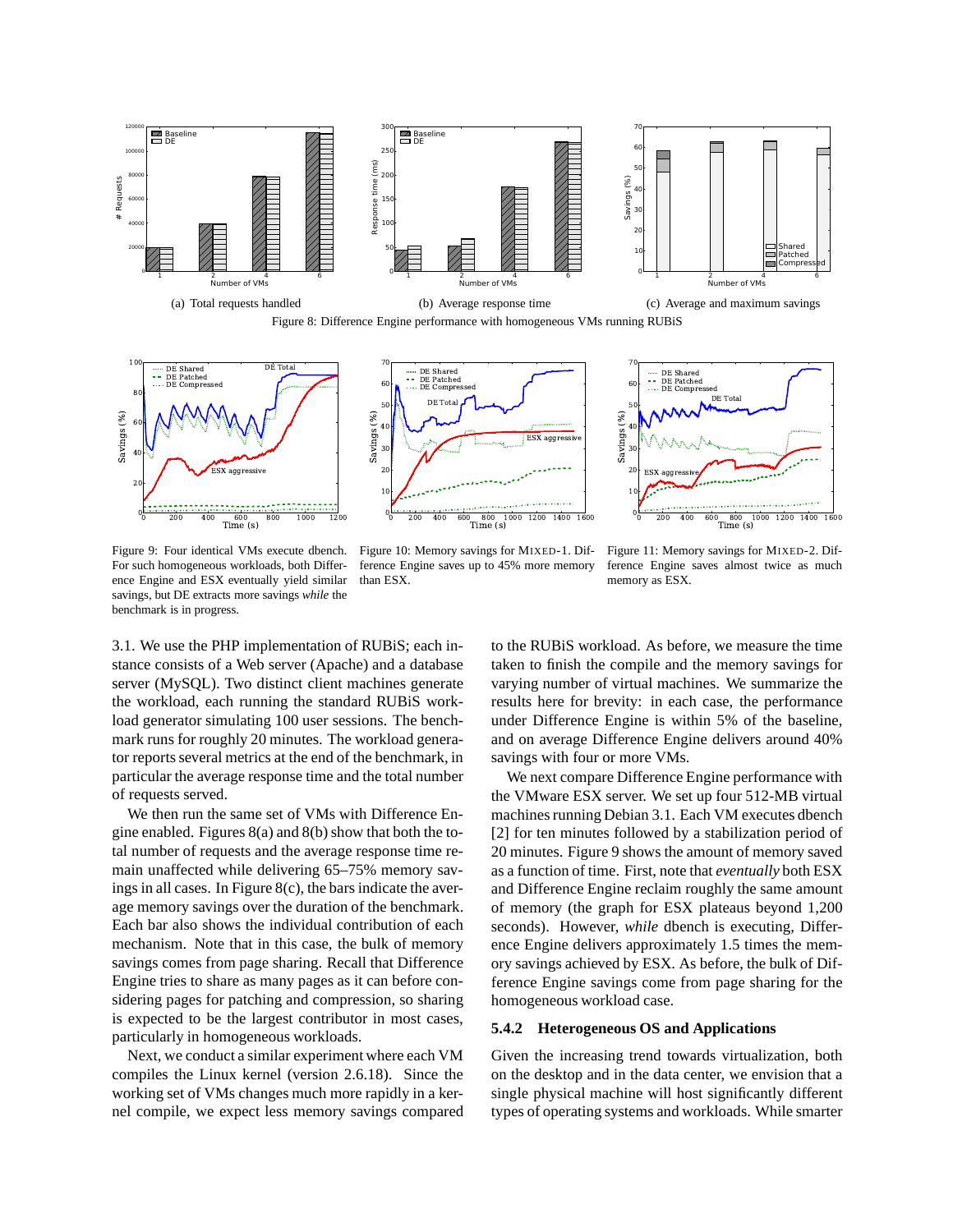|                 | Kernel<br>Compile<br>(sec) | Vim<br>compile,<br><b>Imbench</b><br>(sec) | <b>RUBIS</b><br>requests | <b>RUBIS</b><br>response<br>time(ms) |
|-----------------|----------------------------|--------------------------------------------|--------------------------|--------------------------------------|
| <b>Baseline</b> | 670                        | 620                                        | 3149                     | 1280                                 |
| DE              | 710                        | 702                                        | 3130                     | 1268                                 |

Table 3: Application performance under Difference Engine for the heterogeneous workload MIXED-1 is within 7% of the baseline.

VM placement and scheduling will mitigate some of these differences, there will still be a diverse and heterogeneous mix of applications and environments, underscoring the need for mechanisms other than page sharing. We now examine the utility of Difference Engine in such scenarios, and demonstrate that significant additional memory savings result from employing patching and compression in these settings.

Figures 10 and 11 show the memory savings as a function of time for the two heterogeneous workloads— MIXED-1 and MIXED-2 described in Section 3.2. We make the following observations. First, in steady state, Difference Engine delivers a factor of 1.6-2.5 more memory savings than ESX. For instance, for the MIXED-2 workload, Difference Engine could host the three VMs allocated 512 MB of physical memory each in approximately 760 MB of machine memory; ESX would require roughly 1100 MB of machine memory. The remaining, significant, savings come from patching and compression. And these savings come at a small cost. Table 3 summarizes the performance of the three benchmarks in the MIXED-1 workload. The baseline configuration is regular Xen without Difference Engine. In all cases, performance overhead of Difference Engine is within 7% of the baseline. For the same workload, we find that performance under ESX with aggressive page sharing is also within 5% of the ESX baseline with no page sharing.

#### **5.4.3 Increasing Aggregate System Performance**

Difference Engine goes to great lengths to reclaim memory in a system, but eventually this extra memory needs to actually get used in a productive manner. One can certainly use the saved memory to create more VMs, but does that increase the aggregate system performance?

To answer this question, we created four VMs with 650 MB of RAM each on a physical machine with 2.8 GB of free memory (excluding memory allocated to Domain-0). For the baseline (without Difference Engine), Xen allocates memory statically. Upon creating all the VMs, there is clearly not enough memory left to create another VM of the same configuration. Each VM hosts a RUBiS instance. For this experiment, we used the Java Servlets implementation of RUBiS. There are two distinct client machines per VM to act as workload generators.



(b) Average response time Figure 12: Up to a limit, Difference Engine can help increase aggregate system performance by spreading the load across extra VMs.

The goal is to increase the load on the system to saturation. The solid lines in Figures 12(a) and 12(b) show the total requests served and the average response time for the baseline, with the total offered load marked on the X-axis. Note that beyond 960 clients, the total number of requests served plateaus at around 180,000 while the average response time increases sharply. Upon investigation, we find that for higher loads all of the VMs have more than 95% memory utilization and some VMs actually start swapping to disk (within the guest OS). Using fewer VMs with more memory (for example, 2 VMs with 1.2 GB RAM each) did not improve the baseline performance for this workload.

Next, we repeat the same experiment with Difference Engine, except this time we utilize reclaimed memory to create additional VMs. As a result, for each data point on the X-axis, the per VM load decreases, while the aggregate offered load remains the same. We expect that since each VM individually has lower load compared to the baseline, the system will deliver better aggregate performance. The remaining lines in Figures 12(a) and 12(b) show the performance with up to three extra VMs. Clearly, Difference Engine enables higher aggregate performance and better response time compared to the baseline. However, beyond a certain point (two additional